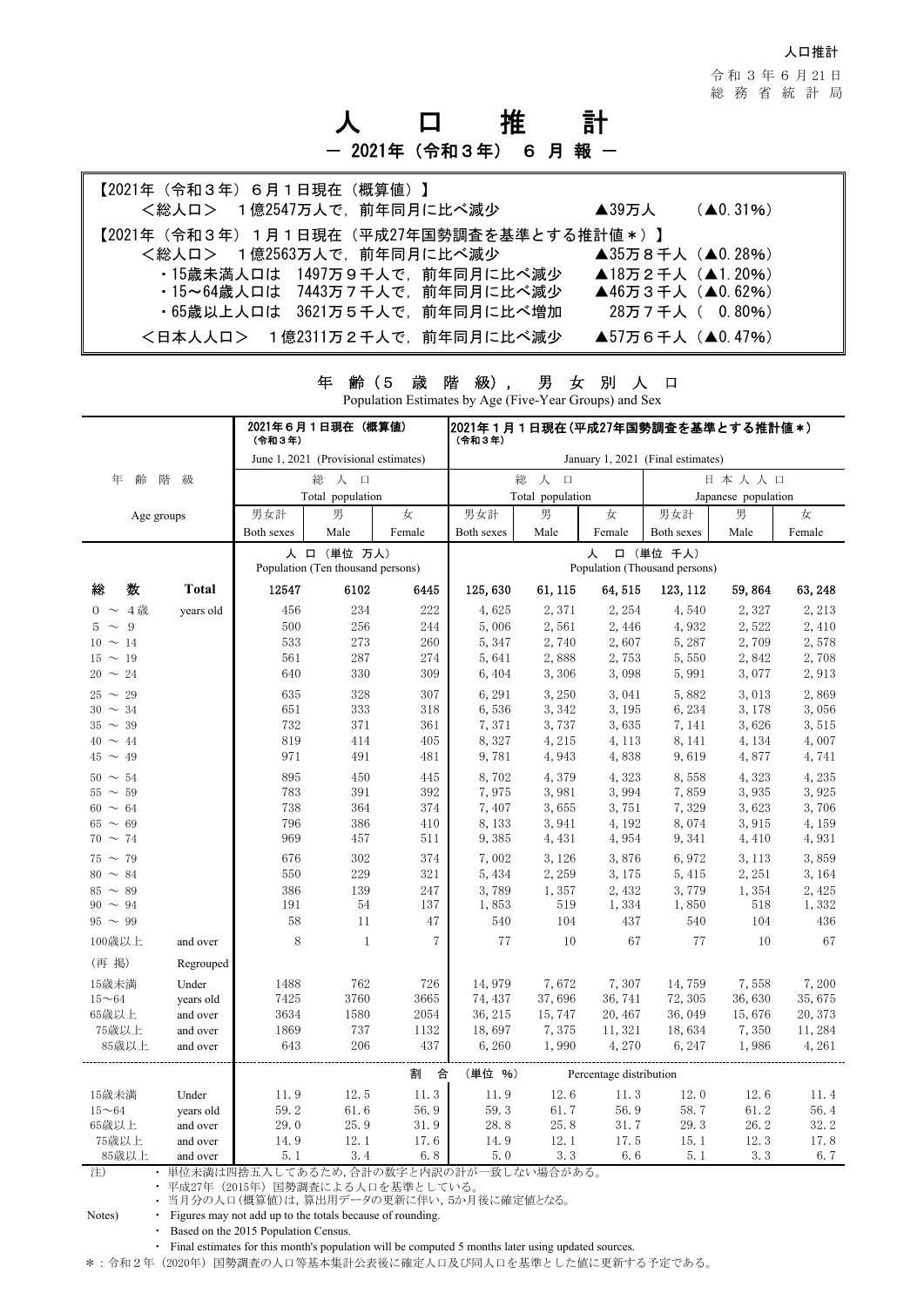#### 参考表 全国人口の推移

Reference Time Series of Population Estimates

| (確定<br>総人口 |  |
|------------|--|
|------------|--|

值) Total population (Final estimates)

|                                                             |                                | 减 3)<br>増<br>Population change<br>人<br>口 |                 |                   |                          |                        |                      |                                         |                        |  |
|-------------------------------------------------------------|--------------------------------|------------------------------------------|-----------------|-------------------|--------------------------|------------------------|----------------------|-----------------------------------------|------------------------|--|
| 年<br>月                                                      | 1) 2)<br>月初人口                  | 増<br>減<br>純<br>Net change                |                 | 自                 | 然<br>動<br>Natural change | 態 $4$                  |                      | 態 5)<br>会<br>動<br>社<br>Migration change |                        |  |
| Year and month                                              | Population as of               | 増減数                                      | 増減率 $6$         | 出生児数              | 死亡者数                     | 自然増減<br>Natural        | 入国者数                 | 出国者数                                    | 社会増減<br>Net            |  |
|                                                             | 1st of each month              | Number<br>$(6)+(9)$                      | Rate<br>$(\%o)$ | Live Births       | Deaths                   | change<br>$(4)-(5)$    | Entries              | Exits                                   | migration<br>$(7)-(8)$ |  |
|                                                             | (1)                            | (2)                                      | (3)             | (4)               | (5)                      | (6)                    | (7)                  | (8)                                     | (9)                    |  |
| 2011年                                                       | 127, 834, 233                  |                                          |                 |                   |                          |                        |                      |                                         |                        |  |
| 2012年                                                       | 127, 592, 657                  | $-241,576$                               | $-1.89$         |                   | 1, 046, 825 1, 248, 186  | $-201, 361$            | 2,756,710            | 2, 835, 515                             | $-78,805$              |  |
| 2013年                                                       | 127, 413, 888                  | $-178,769$                               | $-1.40$         |                   | 1, 044, 983 1, 276, 719  | $-231,736$             | 2,796,384            | 2,782,006                               | 14,378                 |  |
| 2014年                                                       | 127, 237, 150                  | $-176,738$                               | $-1.39$         |                   | 1, 022, 371 1, 274, 085  | $-251, 714$            | 2, 910, 793          | 2,874,407                               | 36, 386                |  |
| 2015年                                                       | 8)<br>127, 094, 745            | $-142, 405$                              | $-1.12$         |                   | 1, 025, 105 1, 300, 537  | $-275, 432$            | 3,079,784            | 2, 985, 346                             | 94, 438                |  |
| 2016年                                                       | 126, 932, 772                  | $-161,973$                               | $-1.27$         | 1,004,068         | 1, 299, 933              | $-295, 865$            | 3, 361, 488          | 3, 227, 596                             | 133, 892               |  |
| 2017年                                                       | 126, 706, 210                  | $-226, 562$                              | $-1.78$         | 965, 289          | 1, 342, 578              | $-377,289$             | 3, 615, 119          | 3, 464, 392                             | 150, 727               |  |
| 2018年                                                       | 126, 443, 180                  | $-263,030$                               | $-2.08$         |                   | 944, 146 1, 368, 632     | $-424, 486$            | 3, 848, 382          | 3, 686, 926                             | 161, 456               |  |
| 2019年                                                       | 126, 166, 948                  | $-276, 232$                              | $-2.18$         |                   | 895, 844 1, 380, 859     | $-485,015$             | 4, 181, 759          | 3, 972, 976                             | 208, 783               |  |
| 2020年                                                       | 125, 708, 382                  | $-458,566$                               | $-3.63$         |                   | 870, 769 1, 371, 242     | $-500, 473$            | 1, 997, 178          | 1, 955, 271                             | 41, 907                |  |
|                                                             |                                |                                          |                 |                   |                          |                        |                      |                                         |                        |  |
| 2019年                                                       |                                |                                          |                 |                   |                          |                        |                      |                                         |                        |  |
| 1月 Jan.                                                     | 126, 317, 168                  | $-7,478$                                 | $-0.06$         | 71, 138           | 138, 502                 | $-67, 364$             | 409, 403             | 349, 517                                | 59,886                 |  |
| 2月 Feb.                                                     | 126, 309, 690                  | $-61, 266$                               | $-0.49$         | 65,698            | 117,871                  | $-52, 173$             | 290, 764             | 299, 857                                | $-9,093$               |  |
| 3月 Mar.                                                     | 126, 248, 424                  | 5,228                                    | 0.04            | 70, 451           | 118,778                  | $-48,327$              | 383, 957<br>337, 242 | 330, 402                                | 53, 555                |  |
| 4月 Apr.<br>5月 May                                           | 126, 253, 652<br>126, 180, 643 | $-73,009$                                | $-0.58$<br>0.56 | 70, 257<br>78,097 | 112, 495                 | $-42,238$<br>$-33,570$ | 365, 196             | 368, 013                                | $-30,771$              |  |
| 6月 June                                                     | 126, 251, 556                  | 70, 913<br>13, 375                       | 0.11            | 72,097            | 111,667<br>101, 928      | $-29,831$              | 316, 473             | 260, 713<br>273, 267                    | 104, 483<br>43, 206    |  |
| 7月 July                                                     | 126, 264, 931                  | $-46,075$                                | $-0.36$         | 77,763            | 106, 219                 | $-28,456$              | 348, 490             | 366, 109                                | $-17,619$              |  |
| 8月 Aug.                                                     | 126, 218, 856                  | $-87, 412$                               | $-0.69$         | 77, 293           | 111,071                  | $-33,778$              | 446,608              | 500, 242                                | $-53,634$              |  |
| 9月 Sept.                                                    | 126, 131, 444                  | 35, 504                                  | 0.28            | 75, 520           | 107, 370                 | $-31,850$              | 385, 880             | 318, 526                                | 67, 354                |  |
| 10月 Oct.                                                    | 126, 166, 948                  | $-5,767$                                 | $-0.05$         | 76, 128           | 113,895                  | $-37,767$              | 320, 313             | 288, 313                                | 32,000                 |  |
| 11月 Nov.                                                    | 126, 161, 181                  | $-17,188$                                | $-0.14$         | 71,520            | 119,038                  | $-47,518$              | 283, 774             | 253, 444                                | 30, 330                |  |
| 12月 Dec.                                                    | 126, 143, 993                  | $-155,784$                               | $-1.23$         | 77,554            | 129, 482                 | $-51,928$              | 350, 482             | 454, 338                                | $-103,856$             |  |
| 2020年                                                       |                                |                                          |                 |                   |                          |                        |                      |                                         |                        |  |
| 1月 Jan.                                                     | 125, 988, 209                  | 16,096                                   | 0.13            | 69,611            | 129,673                  | $-60,062$              | 497, 454             | 421, 296                                | 76, 158                |  |
| 2月 Feb.                                                     | 126, 004, 305                  | $-42,680$                                | $-0.34$         | 65, 385           | 116, 160                 | $-50,775$              | 234, 612             | 226, 517                                | 8,095                  |  |
| 3月 Mar.                                                     | 125, 961, 625                  | $-31,808$                                | $-0.25$         | 70,042            | 118,608                  | $-48,566$              | 144, 121             | 127, 363                                | 16,758                 |  |
| 4月 Apr.                                                     | 125, 929, 817                  | $-34,720$                                | $-0.28$         | 72, 547           | 113,046                  | $-40, 499$             | 25,589               | 19,810                                  | 5,779                  |  |
| 5月 May                                                      | 125, 895, 097                  | $-37,082$                                | $-0.29$         | 70,956            | 108, 097                 | $-37,141$              | 14,930               | 14,871                                  | 59                     |  |
| 6月 June                                                     | 125, 858, 015                  | $-21,994$                                | $-0.17$         | 71,940            | 100, 133                 | $-28, 193$             | 26, 166              | 19,967                                  | 6, 199                 |  |
| 7月 July                                                     | 125, 836, 021                  | $-27,047$                                | $-0.21$         | 75, 747           | 104,607                  | $-28,860$              | 33, 721              | 31,908                                  | 1,813                  |  |
| 8月 Aug.                                                     | 125, 808, 974                  | $-55,230$                                | $-0.44$         | 74, 559           | 111, 311                 | $-36,752$              | 32, 947              | 51, 425                                 | $-18,478$              |  |
| 9月 Sept.                                                    | 125, 753, 744                  | $-45,362$                                | $-0.36$         | 74,780            | 107, 192                 | $-32,412$              | 33,069               | 46, 019                                 | $-12,950$              |  |
| 10月 Oct.                                                    | 125, 708, 382                  | $-39,683$                                | $-0.32$         | 73, 742           | 117,786                  | $-44,044$              | 49, 532              | 45, 171                                 | 4,361                  |  |
| 11月 Nov.                                                    | 125, 668, 699                  | $-17,990$                                | $-0.14$         | 68, 407           | 118, 198                 | $-49,791$              | 80, 473              | 48,672                                  | 31,801                 |  |
| 12月 Dec.                                                    | 125, 650, 709                  | $-20,756$                                | $-0.17$         | 71,879            | 135, 431                 | $-63,552$              | 105, 232             | 62, 436                                 | 42, 796                |  |
| 2021年<br>$1\,\mathrm{\not{\hspace{-1.2mm}\textit{H}}}$ Jan. |                                |                                          |                 |                   |                          |                        |                      |                                         |                        |  |
|                                                             | 125, 629, 953                  |                                          |                 |                   |                          |                        |                      |                                         |                        |  |

1) 各年の人口は,当該年の10月1日現在の人口。各月の人口は,当該月の1日現在の人口

2) 2015年以前の人口は,平成27年(2015年)国勢調査結果による補間補正人口

\* 2015年以前の「純増減」には,補間補正値を含む。このため,自然動態と社会動態の計(日本人人口は国籍の異動 による純増を含む。)は純増減と一致しない。

3) 各年の「人口増減」は,前年10月~当年9月の計。各月の「人口増減」は,当該1か月分の数値

4) 「人口動態統計」(厚生労働省)による。

5) 「出入国管理統計」(出入国在留管理庁)による。

6) 増減数を期首人口で除したもの(千人比:‰)

- 7) 法務省資料による。
- 8) 国勢調査による人口
- 9) 国勢調査による人口(国籍不詳をあん分した人口)

◇ 2020年10月以降の各月1日現在人口は、令和2年 (2020年)国勢調査の人口等基本集計公表後に確定人口及び同人口を基準 とした値に更新する予定である。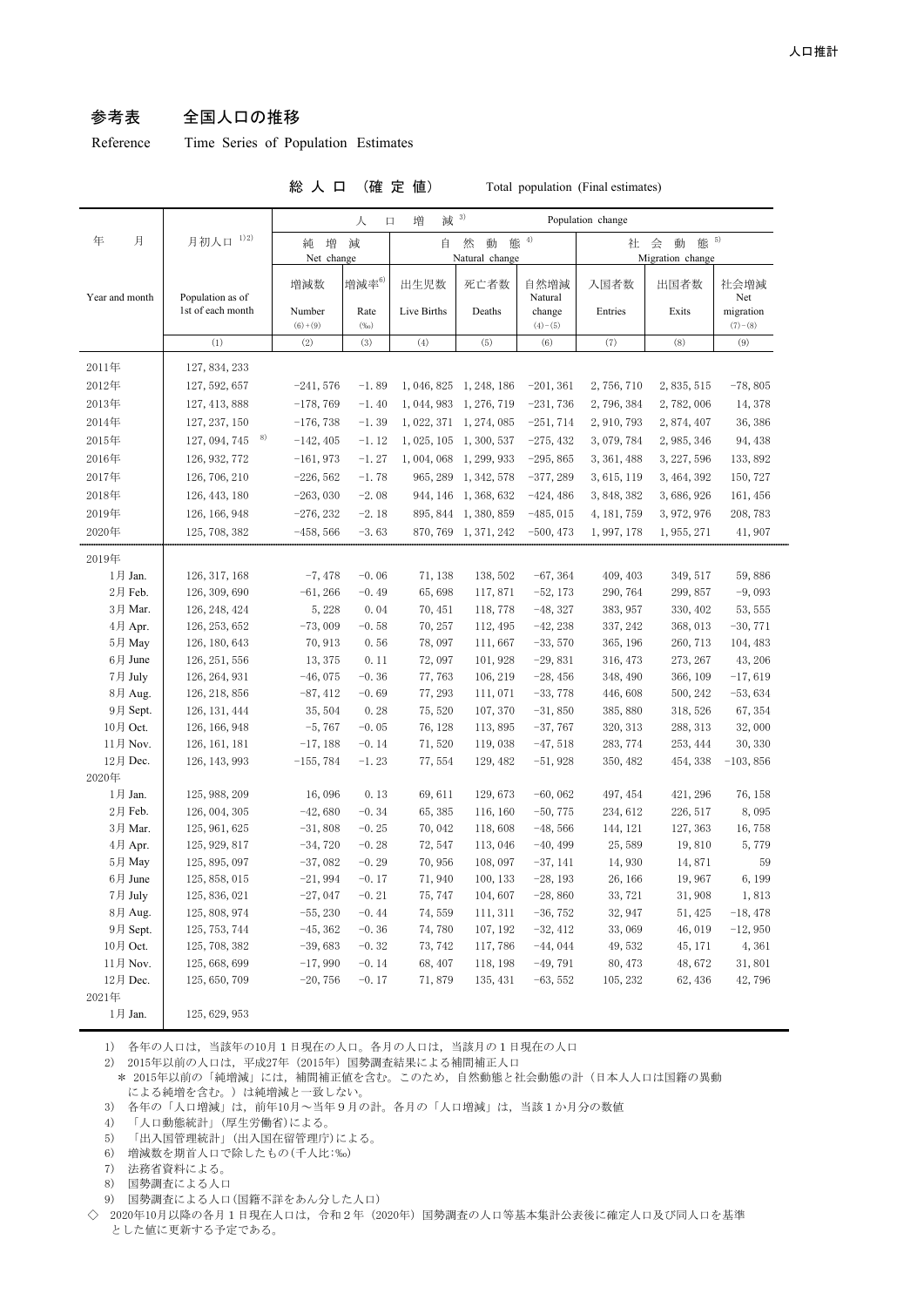#### 参考表 全国人口の推移

Reference Time Series of Population Estimates

日 本 人 人 口 (確 定 値) Japanese population (Final estimates)

|                |                     |                            |                 | 増<br>人<br>$\Box$ | 3)<br>減                                                     | Population change     |          |          |                          |                               |
|----------------|---------------------|----------------------------|-----------------|------------------|-------------------------------------------------------------|-----------------------|----------|----------|--------------------------|-------------------------------|
| 年<br>月         | 1) 2)<br>月初人口       | 増<br>純                     |                 |                  | 4)<br>減<br>自<br>然<br>動<br>態<br>Net change<br>Natural change |                       |          |          |                          | 国籍の異動 <sup>7)</sup><br>による純増減 |
| Year and month | Population as of    | 増減数                        | 増減率 $^{6)}$     | 出生児数             | 死亡者数                                                        | 自然増減<br>Natural       | 入国者数     | 出国者数     | 社会増減<br>Net              | Net increase<br>or decrease   |
|                | 1st of each month   | Number<br>$(15)+(18)+(19)$ | Rate<br>$(\%0)$ | Live Births      | Deaths                                                      | change<br>$(13)-(14)$ | Entries  | Exits    | migration<br>$(16)-(17)$ | by change<br>of nationality   |
|                | (10)                | (11)                       | (12)            | (13)             | (14)                                                        | (15)                  | (16)     | (17)     | (18)                     | (19)                          |
| 2011年          | 126, 209, 681       |                            |                 |                  |                                                             |                       |          |          |                          |                               |
| 2012年          | 126, 022, 681       | $-187,000$                 | $-1.48$         | 1,034,111        | 1, 241, 606                                                 | $-207, 495$           | 887,670  | 910, 828 | $-23, 158$               | 11, 142                       |
| 2013年          | 125, 802, 643       | $-220,038$                 | $-1.75$         | 1, 031, 738      | 1, 270, 004                                                 | $-238, 266$           | 903, 217 | 926, 289 | $-23,072$                | 8,789                         |
| 2014年          | 125, 561, 810       | $-240,833$                 | $-1.91$         | 1,007,995        | 1, 267, 329                                                 | $-259, 334$           | 928, 759 | 952, 213 | $-23, 454$               | 9,444                         |
| 2015年          | $125, 319, 299^{9}$ | $-242,511$                 | $-1.93$         | 1,010,467        | 1, 293, 594                                                 | $-283, 127$           | 948, 338 | 949, 299 | $-961$                   | 9,066                         |
| 2016年          | 125, 020, 252       | $-299,047$                 | $-2.39$         | 987, 747         | 1, 293, 340                                                 | $-305, 593$           | 961, 652 | 963, 739 | $-2,087$                 | 8,633                         |
| 2017年          | 124, 648, 471       | $-371,781$                 | $-2.97$         | 948, 566         | 1, 335, 658                                                 | $-387,092$            | 976, 144 | 971, 918 | 4,226                    | 11,085                        |
| 2018年          | 124, 218, 285       | $-430, 186$                | $-3.45$         | 927, 255         | 1, 361, 417                                                 | $-434, 162$           | 976, 853 | 980, 290 | $-3,437$                 | 7,413                         |
| 2019年          | 123, 731, 176       | $-487, 109$                | $-3.92$         | 878,092          | 1, 373, 600                                                 | $-495,508$            | 990, 656 | 989, 665 | 991                      | 7,408                         |
| 2020年          | 123, 250, 274       | $-480,902$                 | $-3.89$         | 852, 172         | 1, 363, 608                                                 | $-511,436$            | 545, 153 | 524, 278 | 20,875                   | 9,659                         |
| 2019年          |                     |                            |                 |                  |                                                             |                       |          |          |                          |                               |
| 1月 Jan.        | 124, 193, 600       | $-135,974$                 | $-1.09$         | 69,709           | 137, 784                                                    | $-68,075$             | 57, 438  | 125, 834 | $-68,396$                | 497                           |
| 2月 Feb.        | 124, 057, 626       | $-65,085$                  | $-0.52$         | 64, 340          | 117, 274                                                    | $-52,934$             | 55, 843  | 68,512   | $-12,669$                | 518                           |
| 3月 Mar.        | 123, 992, 541       | $-32, 120$                 | $-0.26$         | 68,967           | 118, 179                                                    | $-49, 212$            | 84,031   | 67,499   | 16,532                   | 560                           |
| 4月 Apr.        | 123, 960, 421       | $-60, 353$                 | $-0.49$         | 68,802           | 111,878                                                     | $-43,076$             | 78, 262  | 95, 944  | $-17,682$                | 405                           |
| 5月 May         | 123, 900, 068       | $-26,650$                  | $-0.22$         | 76,583           | 111, 104                                                    | $-34,521$             | 71, 146  | 63,745   | 7,401                    | 470                           |
| 6月 June        | 123, 873, 418       | 7,593                      | 0.06            | 70,699           | 101, 370                                                    | $-30,671$             | 105, 111 | 67, 416  | 37,695                   | 569                           |
| 7月 July        | 123, 881, 011       | $-860$                     | $-0.01$         | 76, 237          | 105,643                                                     | $-29,406$             | 124,786  | 96,854   | 27,932                   | 614                           |
| 8月 Aug.        | 123, 880, 151       | $-105, 475$                | $-0.85$         | 75,730           | 110, 470                                                    | $-34,740$             | 86, 453  | 157,651  | $-71,198$                | 463                           |
| 9月 Sept.       | 123, 774, 676       | $-43,500$                  | $-0.35$         | 73,990           | 106, 813                                                    | $-32,823$             | 62, 164  | 72,864   | $-10,700$                | 23                            |
| 10月 Oct.       | 123, 731, 176       | $-42, 463$                 | $-0.34$         | 74, 472          | 113, 245                                                    | $-38,773$             | 63,032   | 67,611   | $-4,579$                 | 889                           |
| 11月 Nov.       | 123, 688, 713       | $-43, 181$                 | $-0.35$         | 69,863           | 118, 417                                                    | $-48,554$             | 57,622   | 53,668   | 3,954                    | 1,419                         |
| 12月 Dec.       | 123, 645, 532       | 42,552                     | 0.34            | 75,815           | 128,783                                                     | $-52,968$             | 149, 256 | 55, 124  | 94, 132                  | 1,388                         |
| 2020年          |                     |                            |                 |                  |                                                             |                       |          |          |                          |                               |
| 1月 Jan.        | 123, 688, 084       | $-138, 142$                | $-1.12$         | 68, 147          | 128, 984                                                    | $-60,837$             | 71, 474  | 149, 301 | $-77,827$                | 522                           |
| 2月 Feb.        | 123, 549, 942       | $-91,624$                  | $-0.74$         | 64,037           | 115, 541                                                    | $-51,504$             | 41, 278  | 81,900   | $-40,622$                | 502                           |
| 3月 Mar.        | 123, 458, 318       | $-34, 352$                 | $-0.28$         | 68,511           | 117, 971                                                    | $-49, 460$            | 54, 173  | 39,548   | 14,625                   | 483                           |
| 4月 Apr.        | 123, 423, 966       | $-23,026$                  | $-0.19$         | 71,097           | 112, 401                                                    | $-41, 304$            | 21,029   | 3,170    | 17,859                   | 419                           |
| 5月 May         | 123, 400, 940       | $-31, 291$                 | $-0.25$         | 69,535           | 107, 478                                                    | $-37,943$             | 10,598   | 4,240    | 6,358                    | 294                           |
| 6月 June        | 123, 369, 649       | $-17,183$                  | $-0.14$         | 70, 447          | 99, 545                                                     | $-29,098$             | 18, 481  | 7,394    | 11,087                   | 828                           |
| 7月 July        | 123, 352, 466       | $-18, 331$                 | $-0.15$         | 74, 217          | 104, 037                                                    | $-29,820$             | 24, 144  | 13,841   | 10,303                   | 1,186                         |
| 8月 Aug.        | 123, 334, 135       | $-46, 123$                 | $-0.37$         | 72,983           | 110,633                                                     | $-37,650$             | 18, 367  | 28,090   | $-9,723$                 | 1,250                         |
| 9月 Sept.       | 123, 288, 012       | $-37,738$                  | $-0.31$         | 73,048           | 106, 573                                                    | $-33,525$             | 15,699   | 20,391   | $-4,692$                 | 479                           |
| 10月 Oct.       | 123, 250, 274       | $-45,550$                  | $-0.37$         | 71,955           | 117, 134                                                    | $-45, 179$            | 16,643   | 18, 162  | $-1, 519$                | 1,148                         |
| 11月 Nov.       | 123, 204, 724       | $-49,383$                  | $-0.40$         | 66,719           | 117,569                                                     | $-50, 850$            | 18,919   | 18, 435  | 484                      | 983                           |
| 12月 Dec.       | 123, 155, 341       | $-43, 397$                 | $-0.35$         | 70,108           | 134,662                                                     | $-64,554$             | 40, 318  | 19,756   | 20,562                   | 595                           |
| 2021年          |                     |                            |                 |                  |                                                             |                       |          |          |                          |                               |
| 1月 Jan.        | 123, 111, 944       |                            |                 |                  |                                                             |                       |          |          |                          |                               |

1) Population for each year is the population as of October 1 of the stated year. Population for each month is the population as of the first day of the stated month.

2) Population figures until September 2015 are intercensal adjustment of population estimates.

\* Population change until September 2015 included intercensal adjustment.

3) Population change for each year relates to the period from October of the previous year to September of the stated year.

Population change for each month relates to the period from the first day to the last day of the stated month.

4) Based on the Vital Statistics by the Ministry of Health, Labour and Welfare.

5) Based on the Statistics on Legal Migrants compiled by the Immigration Services Agency.

6) Obtained by dividing the number of the net change by the population as of the beginning of the period concerned.

7) Based on the data by the Ministry of Justice.

8) The Population Census.

9) Based on the Population Census. Unknown nationality population is included after being prorated to each nationality population.

 $\diamond$  The Population since October 1, 2020 will be revised and released after the release of the complete counts of the 2020 Population Census.